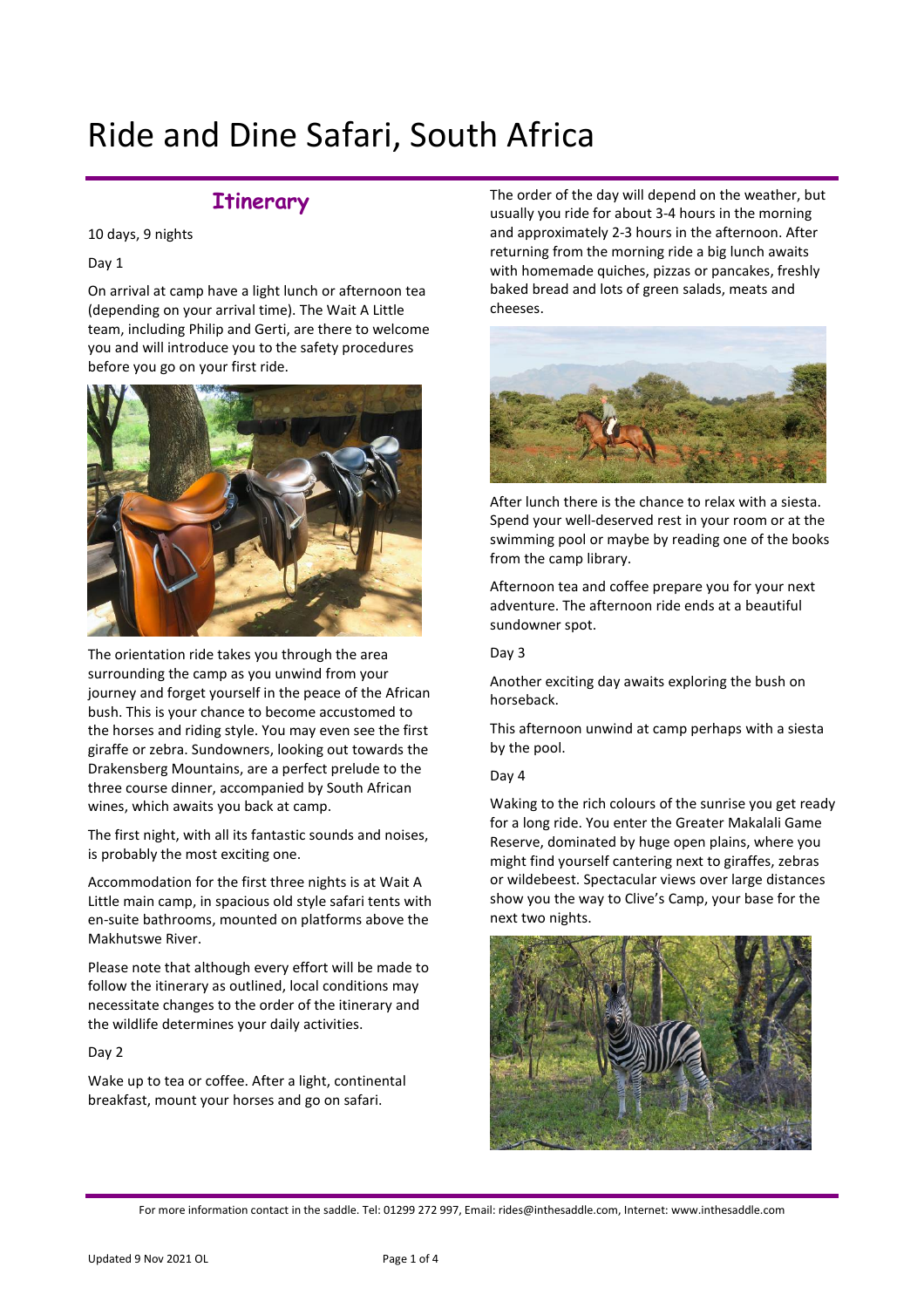The afternoon siesta is followed by a game drive perhaps for further sightings of the big cats you saw earlier. The drive continues into the night, where, with luck, some of the nocturnal wildlife will be seen. Bushbabies, owls, maybe even a leopard.

#### Day 5

Today is a full day's ride along the Makuthswe River where you might find hippos and crocodiles. Many animals prefer the river systems like Nyala, Kudu and Bushbuck. Elephants love digging in the sand for fresh water if the river is not in season and lions often try and find an easy snack.

After your return mid afternoon relax at camp watching Robin cook, enjoying a massage or simply just jump in the pool to refresh after a long ride.

Later have a 4 x 4 game drive to watch wildlife getting active after a warm African day and nocturnal animals awakening to get ready for the night.

You return to camp after dusk. Enjoy the campfire under the night sky as well as the "Out of Africa" atmosphere and listen to the voices of the night. A perfect way to end an exciting and unique day.

## Day 6

Today you have a lovely ride towards XiDulu camp with hopefully plenty of sightings along the way.



XiDulu camp is surrounded by a huge open plain where giraffe, wildebeest, zebra, kudu, warthog and a big herd of eland can often be seen. Plus the occasional swimming elephant! As with all the other Makalali camps, accommodation at XiDulu camp is in private chalets, each equipped with an en-suite bathroom, outdoor shower and a private veranda for your relaxation.

The afternoon siesta is followed by a game drive as you search for the more elusive nocturnal wildlife.



#### Day 7

Today you might go exploring, cutting through the veldt at a canter, twisting and turning around the trees – what Philip calls bushwhacking - and your surefooted horse carries you nimbly through the undergrowth

Here and there a tree felled by an elephant provides an irresistible jump, although jumping is always optional.

You might even spend the whole morning tracking black rhino, which are plentiful in this area.

Later in the afternoon you could join another game is drive or simply enjoy the beauty of the lodge.

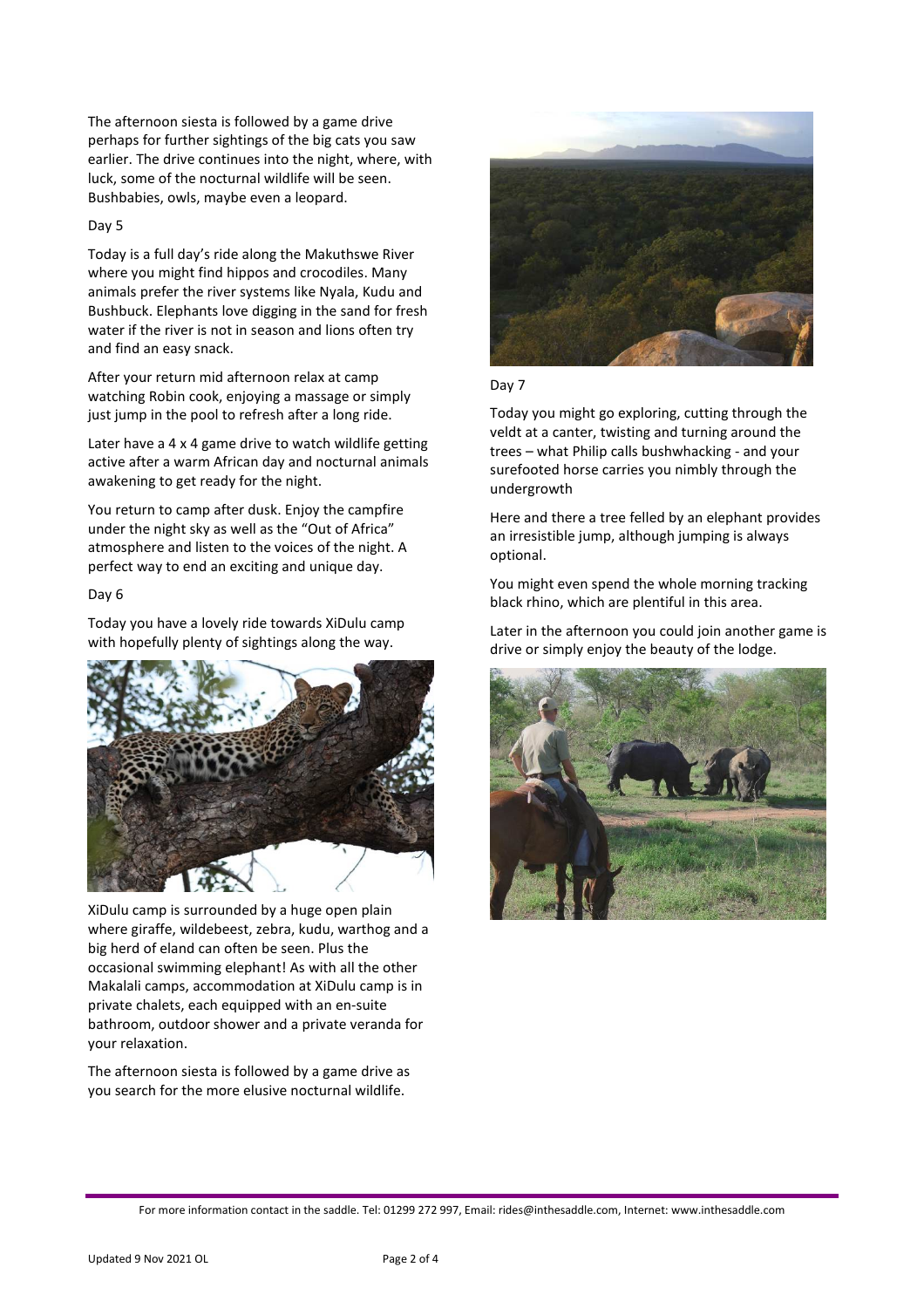

#### Day 8

Today promises to be another full day in the saddle as you make your way across the reserve for the return to Wait A Little. Lunch is a saddlebag picnic along the way.

At home, the Wait A Little team eagerly awaits your exciting tales, which are the perfect accompaniment to one last, sad farewell sundowner on Wait A Little's open plain. The African fever is sure to have taken hold and the goodbyes can be hard. But it mustn't be pre-empted, for there is one last sumptuous dinner to be enjoyed, when Gerti chooses something special – perhaps game fillets, such as Kudu or Eland.



#### Day 9

Today will be your last full ride around Wait A Little. You may have a chance to get those last amazing shots of the animals which have managed to escape the camera so far! The chance for a final canter with Giraffe or Zebra maybe?

The afternoon brings the sad task of having to choose what your last afternoon activity will be.

#### Day 10

An early wake up will get you on the horses quickly, so you can enjoy a final short, sporty ride.

You will then be transferred to the airport

# **Accommodation**

Wait A Little has 4 spacious tents on platforms overlooking the Makuthswe River.



Tents 1, 2 and 4 are double rooms that be easily be converted into twins. Tent 3 is larger with two double beds, but there is space to add a single bed too (making it ideal as a triple for friends to share), it also has two toilets (one inside, one outside).

There is also a bar and a swimming pool and the main area is equipped with a library with books on the local wildlife.

On this safari you stay two nights at XiDulu Camp, a luxurious lodge on nearby Makalali Game Reserve. Should XiDulu Camp be unavailable then another Makalali Lodge of a similar standard will be used.

XiDulu Camp is stunning. The big dam in front of the camp has a resident pod of hippos and the camp is surrounded by a huge open plain where giraffe, wildebeest, zebra, kudu, warthog and a big herd of eland can often be seen. Plus the occasional swimming elephant!

For more information contact in the saddle. Tel: 01299 272 997, Email: rides@inthesaddle.com, Internet: www.inthesaddle.com